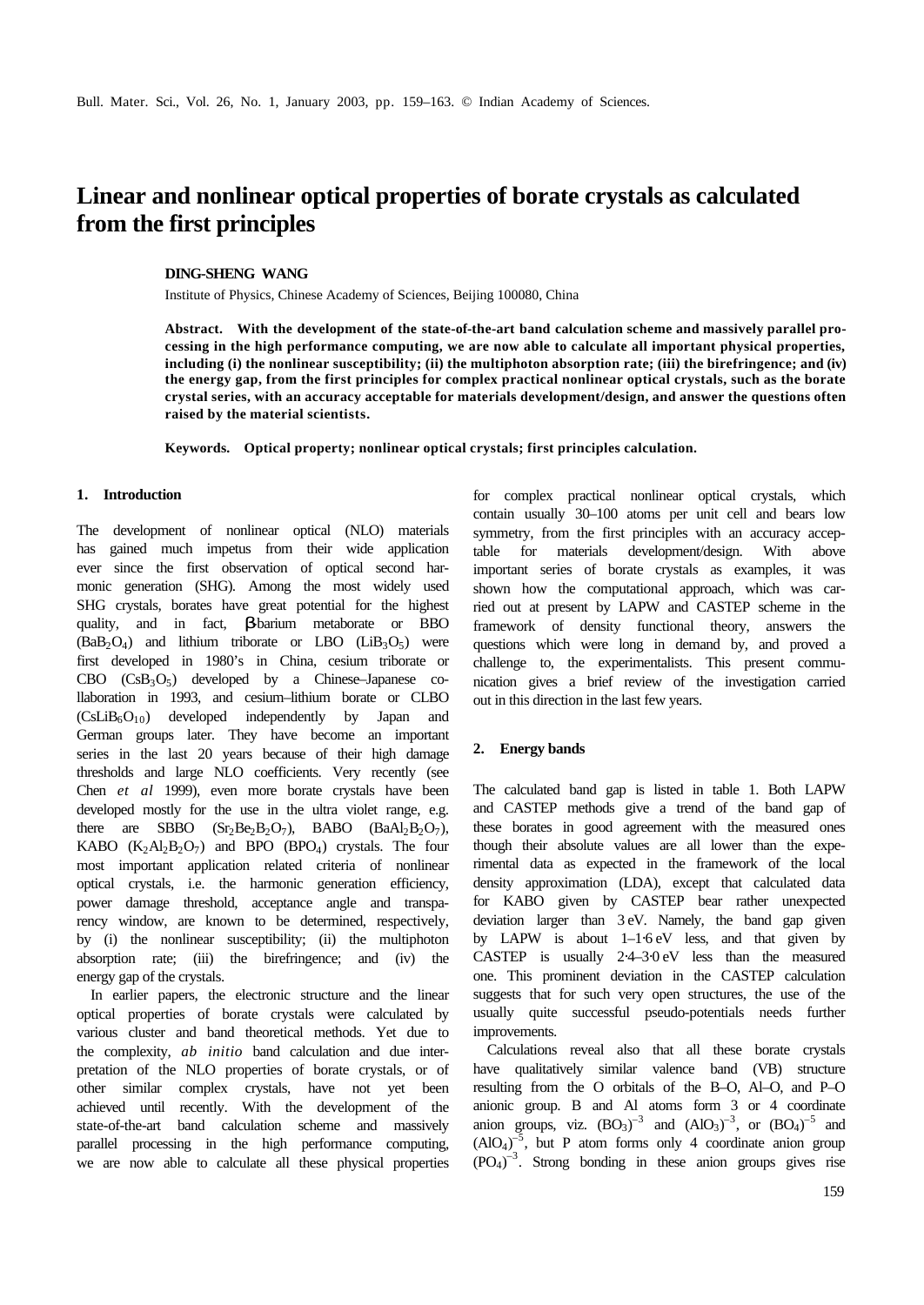Table 1. Energy gap (eV) of borate crystals listed in increasing order. For LAPW results see Li *et al* (1998), for CASTEP results see Lin *et al* (2000, 2001), and for experimental results see references cited therein.

| Crystal                                         | Formula                                                                                                | Atoms/cell           | Experiment                                     | <b>LAPW</b>                        | <b>CASTEP</b>                |
|-------------------------------------------------|--------------------------------------------------------------------------------------------------------|----------------------|------------------------------------------------|------------------------------------|------------------------------|
| <b>BABO</b><br><b>BBO</b>                       | $BaAl_2B_2O_7$<br>BaB <sub>2</sub> O <sub>4</sub>                                                      | 36<br>42             | 6.19<br>6.43                                   | $T-Z: 4.85$<br>$\Gamma$ : 4.88     | 3.76                         |
| KABO<br><b>CLBO</b><br><b>CBO</b><br><b>LBO</b> | $K_2Al_2B_2O_7$<br>CsLiB <sub>6</sub> O <sub>10</sub><br>$CsB_3O_5$<br>LiB <sub>3</sub> O <sub>5</sub> | 39<br>72<br>36<br>36 | 6.87<br>6.87<br>$7.26 - 7.28$<br>$7.78 - 7.98$ | $\Gamma$ : 5.86<br>$\Gamma$ : 6.95 | 3.24<br>4.32<br>4.46<br>4.83 |
| <b>BPO</b>                                      | BPO <sub>4</sub>                                                                                       | 12                   | 8.84                                           |                                    | 5.88                         |

to a wide separation between occupied O 2*p* orbitals and the empty B, Al and P dominant orbitals. Obviously, a good (wide gap) material could be achieved if a crystal contains only these anion groups by sharing O ions to satisfy the neutrality, or the cations, which are used to neutralize these anion groups and form stable crystals, do not contribute orbitals within this wide gap. In BPO crystal, the former case happens, and it has the widest gap in this borate series.

In other crystals, there are metallic cations (Li, K, Sr, Cs, and Ba) which enter into the structure, but they have less strong interaction with O atoms. Instead, they are dispersed either between partially connected coplanar  $(B_3O_6)^{-3}$  anion groups in BBO crystal, or between a fully connected skeleton consisting of above B–O, Al–O, and P–O anion groups in other crystals. Appearance of these cation orbitals in the conduction bands (CB) bears prominent difference. Orbital of the lightest cation (Li) does not appear at the CB bottom at all, but the heavier cations (K, Sr, Cs, Ba) do have their orbitals shown prominently at the CB bottom below the B, Al, and P dominant empty orbitals, as shown in the density of states plot in Lin *et al* (2001). So, LBO, containing only the lightest Li cation, also has a gap wider than other crystals in this series which contain heavier cations. Appearance of orbitals of heavier cations at the CB bottom decreases the band gap. As the atomic number of cations increases, their effect becomes even stronger, and crystals containing Ba atoms (BABO and BBO) have the narrowest gap.

Appearance of these heavy cation orbitals at the CB bottom (or LUMO range according to the cluster calculation) was well recognized in previous band and cluster calculations. However, it was a debating subject that to what extent the optical properties are influenced by this appearance (see Li *et al* 1998b).

## **3. Linear optical properties**

Calculation of the linear optical properties was carried out within the one-electron picture. The interband optical conductivity tensor reads (atomic units)

$$
\boldsymbol{S}(\boldsymbol{w}) = \frac{2\boldsymbol{p}}{\boldsymbol{w}\Omega} \sum_{c,v,\vec{k}} |\langle c,\vec{k}| |\vec{e} \cdot \vec{p} | v,\vec{k} \rangle|^2 \boldsymbol{d}(E_{c\vec{k}} - E_{v\vec{k}} - \boldsymbol{w}),
$$
\n(1)

where  $\Omega$  is the cell volume, **w** the photon energy,  $\vec{e}$  the polarization direction of the photon and  $\vec{p}$  the electron momentum operator. The integral over the first Brillouin zone has been replaced by a summation over  $k$  points. The summation includes the VB states  $(v)$ , and CB states (*c*), and the subscripted, *E*, the corresponding band energy. The imaginary part of the complex dielectric function,  $\mathbf{e}(\mathbf{w})$ , is evaluated from the optical conductivity, **s**(*w*), according to  $e(w) = 2p$ s(*w*)/*w* Then the real part of the dielectric function,  $\mathbf{e}(\mathbf{w})$ , is obtained by the Kramers–Kronig relation. Thus the static dielectric constant in the long wavelength limitation is given by  $\mathbf{e}_0 = \mathbf{e}_1(0)$ . From the complex dielectric function, the linear refractive index reads as

$$
n(\mathbf{w}) = \left(\frac{\sqrt{\mathbf{e}_1^2(\mathbf{w}) + \mathbf{e}_2^2(\mathbf{w})} + \mathbf{e}_1(\mathbf{w})}{2}\right)^{1/2}.
$$
 (2)

Since the LDA gives band gap smaller than the experiment, the CB energy has been corrected by considering the self-interaction, and following two papers by Levine and Allan (1991a,b), a scissors operator is added to account for this correction approximately and, at the same time, the momentum matrix elements is corrected by a renormalization procedure.

In LBO crystal which contains only light cation, when the photon energy is larger than the band gap, the absorption involves mainly the O derived states as the initial states, and the B–O bond derived states as the final states. Because there exist intra–atomic transitions, the absorption coefficient rises rapidly from the onset of the spectra. For crystals containing heavier cations, though these cation orbitals dominate the CB bottom, they exert less affections on the optical transition than the anionic groups do (Li *et al* 1998b), and as in CBO and BBO, the onset of spectra is only a slowly increasing step, about 1 eV in width, where the valence electrons transit from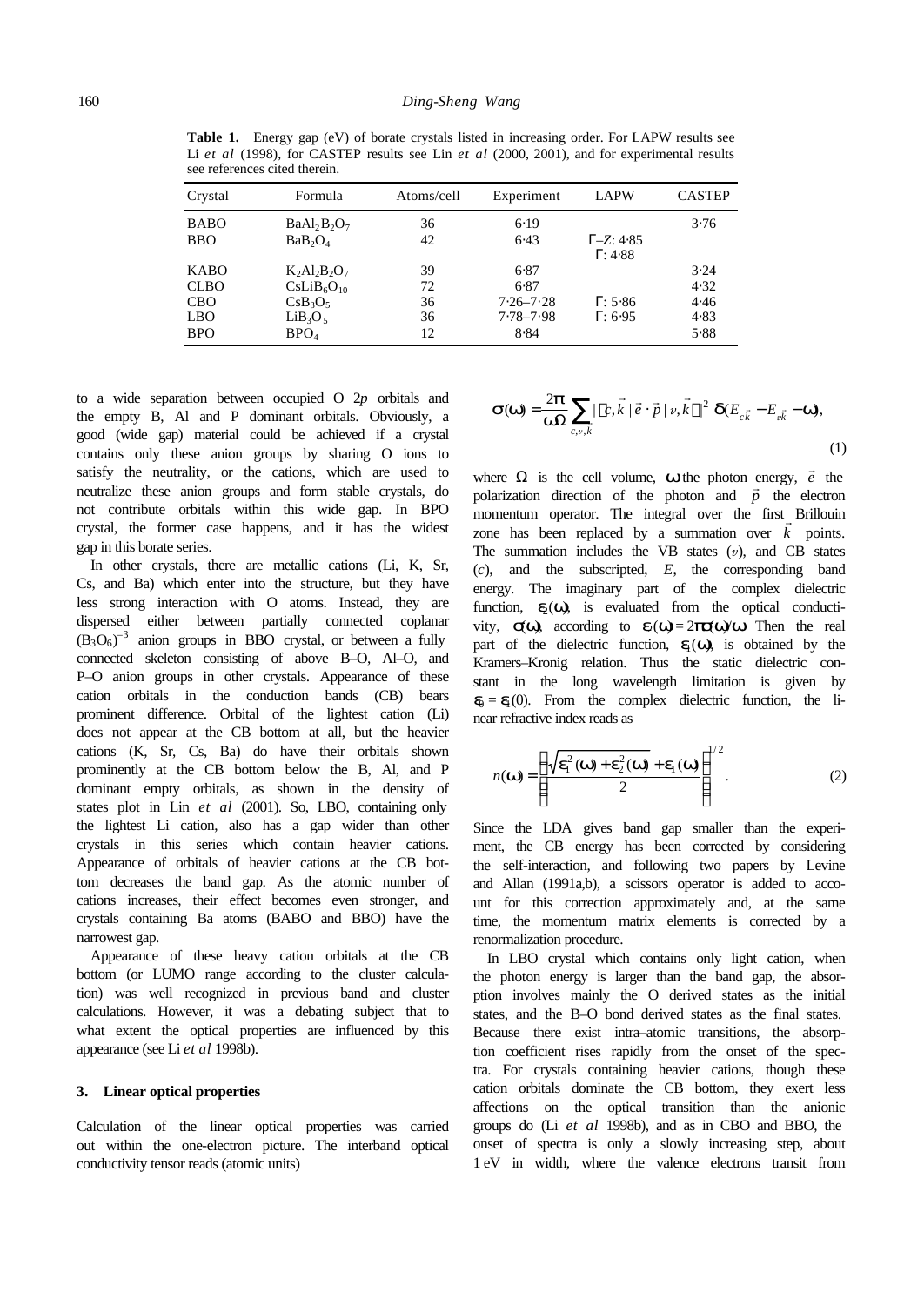the O derived initial states to the cation derived final states. Because this transition is an inter–atomic one, the absorption coefficients are not large. Only when photon energies are more than 1 eV above the band gap, and the final states contain the contribution of the B–O bonds, the absorption becomes strong.

The static dielectric constants are listed in table 2. The experimental data are estimated from the refractive indexes at the longest measuring wavelength in the transparent region. The relative errors of the calculated values are less than 15% with respect to the measured ones. The birefringence index, as defined by the difference of the diffraction indexes along its maximum and minimum optical axis is also listed in table 2, showing a very good agreement with the measured data.

# **4. Second order susceptibility**

Microscopical expression of the NLO susceptibility was given in the classical treatise by Bloembergen and coworkers and was well documented, though the NLO properties of practical crystals which exhibit usually rather complex structures have not been at the reach of the first principles elucidation before, and band approaches did not gain essential successes in the study of the NLO properties until recently through the efforts of a few groups. Long after the pioneering work by Aspnes (1972), Ghahramani *et al* (1990, 1991) first reported the derivation of the sum rules which gave general formalism of the SHG coefficients free from divergence at the zero frequency limit for insulators, and developed later an elaborate theory in Sipe and Ghahramani (1993) and

**Table 2.** Static dielectric constants  $(\mathbf{e}_0)$  and birefringence indexes, Δ*n*, of borate crystals. LAPW data are given in Li *et al* (1998b), CASTEP data are given in Lin *et al* (1999, 2000, 2001), and experimental data are from references cited therein.

|             |               | $\mathbf{e}_0$ along axes |        |               |        |
|-------------|---------------|---------------------------|--------|---------------|--------|
|             | Method        | a or o                    | b or e | $\mathcal{C}$ | Δn     |
| <b>BABO</b> | <b>CASTEP</b> | 2.48                      | 2.33   |               | 0.050  |
|             | Experiment    | 2.46                      | 2.30   |               | 0.053  |
| <b>BBO</b>  | <b>LAPW</b>   | 2.98                      | 2.68   |               | 0.089  |
|             | <b>CASTEP</b> | 2.84                      | 2.46   |               | 0.116  |
|             | Experiment    | 2.74                      | 2.38   |               | 0.113  |
| <b>KABO</b> | <b>CASTEP</b> | 2.43                      | 2.27   |               | 0.052  |
|             | Experiment    | 2.43                      | 2.23   |               | 0.068  |
| <b>CLBO</b> | <b>CASTEP</b> | 2.29                      | 2.12   |               | 0.058  |
|             | Experiment    | 2.21                      | 2.06   |               | 0.049  |
| CBO         | <b>LAPW</b>   | 2.60                      | 2.68   | 2.55          | 0.040  |
|             | <b>CASTEP</b> | 2.42                      | 2.48   | 2.58          | 0.048  |
|             | Experiment    | 2.31                      | 2.40   | 2.49          | 0.058  |
| LBO         | <b>LAPW</b>   | 2.66                      | 2.71   | 2.82          | 0.048  |
|             | <b>CASTEP</b> | 2.49                      | 2.53   | 2.63          | 0.045  |
|             | Experiment    | 2.45                      | 2.53   | 2.58          | 0.041  |
| <b>BPO</b>  | <b>CASTEP</b> | 2.57                      | 2.56   |               | 0.0046 |
|             | Experiment    | 2.56                      | 2.54   |               | 0.005  |

Aversa and Sipe (1995) to derive the analytic expressions for the nonlinear response functions that are automatically free of the unphysically divergent term at zero frequency. Besides, the recent work of Dal Corso *et al* (1996) gave an alternate formalism based on the timedependent density functional theory. Previous first-principles studies of the SHG have been made only in materials with structures as complicated as SiC polytypes (Chen *et al* 1994; Rashkeev *et al* 1998), where the second order response was found to be dependent on structural changes due to polytypism. However, none of these studies were made on practical SHG crystals, where an interpretation of the underlying physical mechanism is long and urgently in demand.

Recently, calculation of the SHG coefficients of practical NLO crystals was made from the first principles and details of the calculation was given by Duan *et al* (1999a,b) using LAPW band method and Lin *et al* (2000) using CASTEP software package. Again, in these calculations, the scissor approximation (Levine *et al* 1991a,b) was also used to bring about a correction to the conduction band energy and the momentum matrix elements. Table 3 lists the results for zero frequency SHG coefficients. All values listed, including the experimental ones, are brought to the same crystallographic axis system with proper exchange of subscripts and sign of values when citation is made from the literature. Their signs and the order of their absolute values, either of different tensor components of the same crystal, or of different crystals, are all in good agreement within given error bars. The calculated SHG coefficients show nearly quantitative coincidence with the experiments. However, the values as calculated by LAPW method for three crystals are larger than the measured ones for all tensor components by

**Table 3.** SHG coefficients of borate crystals in unit  $10^{-9}$  esu (or  $\frac{4p}{\lambda} \times 10^{-1}$  pm/V). LAPW results are given in Duan *et al* 3 (1999a), CASTEP results are given in Lin *et al* (1999, 2000, 2001), and experimental data are from references cited therein.

|             | $\mathbf{r}^{(2)}$ | <b>LAPW</b>    | <b>CASTEP</b> | Experiment        |
|-------------|--------------------|----------------|---------------|-------------------|
|             |                    |                |               |                   |
| <b>BABO</b> | $d_{11}$           |                | 1.79          | ± 1.79            |
| <b>BBO</b>  |                    |                |               |                   |
|             | $d_{22}$           | $-7.11$        | $-3.32$       | ± 3.82            |
|             |                    |                |               | $(also \pm 5.25)$ |
|             | $d_{31}$           | $-0.42$        | $-0.14$       | ± 0.27            |
|             | $d_{33}$           | $-0.05$        | $-0.01$       | $\sim$ 0          |
| KABO        | $d_{11}$           |                | $-0.76$       | ±1.07             |
| <b>CLBO</b> | $d_{36}$           |                | $-1.30$       | ± 2.27            |
| CBO         | $d_{14}$           | $-3.45 - 2.91$ | $-1.38$       | $± 1.79 - 2.98$   |
| LBO         |                    |                |               |                   |
|             | $d_{32}$           | 4.05           | 1.39          | $± 2.03 - 2.97$   |
|             | $d_{33}$           | 0.24           | 0.033         | ± 0.15            |
|             | $d_{31}$           | $-3.26$        | $-1.21$       | $\pm 1.60 - 2.75$ |
| <b>BPO</b>  |                    |                |               | $± 1.40 - 1.86$   |
|             | $d_{15}$           |                | $-0.85$       |                   |
|             | $d_{14}$           |                | 2.33          |                   |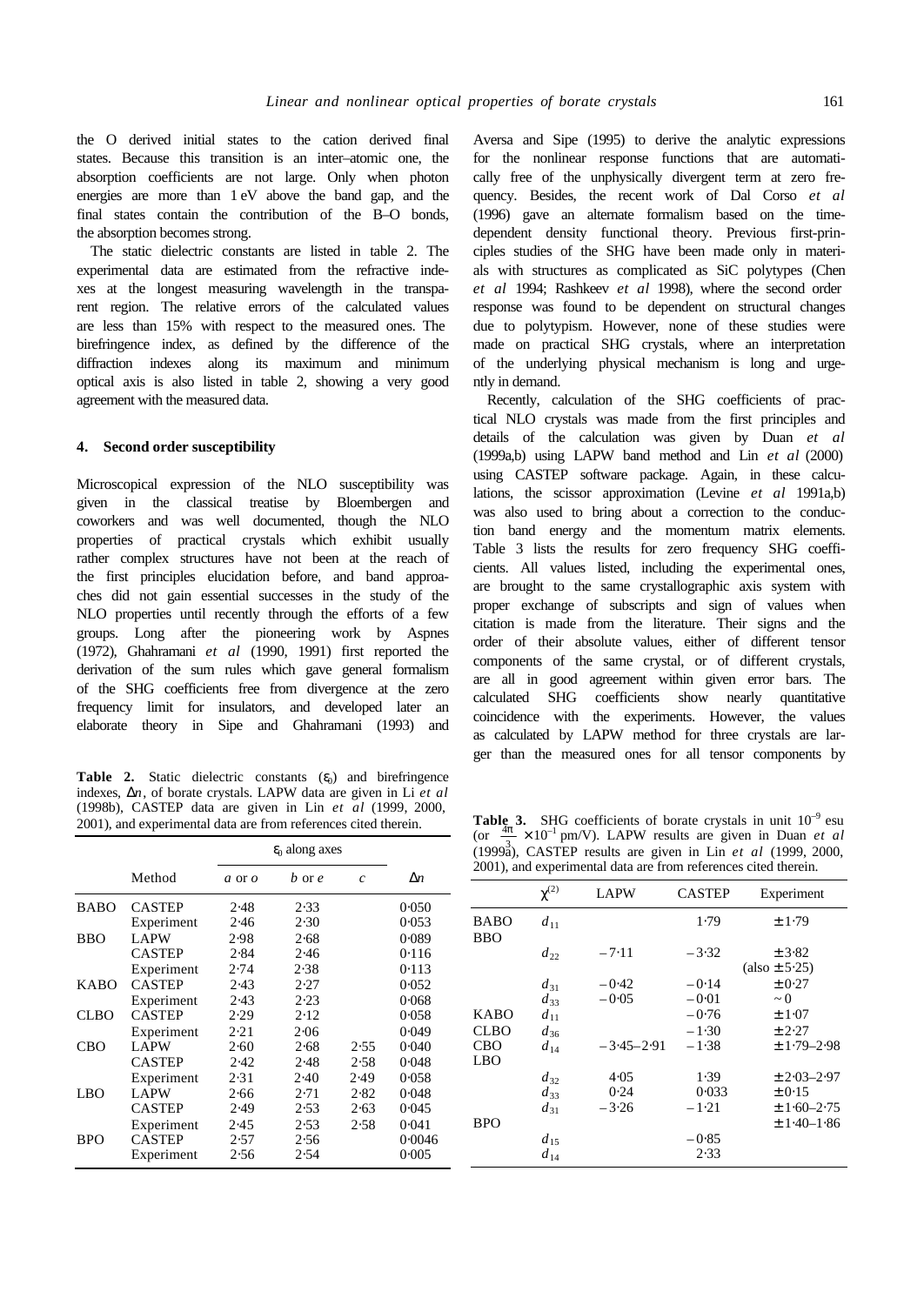about 1⋅6 times at the most. On the contrary, the values as calculated by CASTEP method are smaller than the measured ones for all tensor components for all four crystals, by a factor about 0⋅6 at the extreme. One possible reason for this deviation is possibly the underestimation of the contribution of the near core region to the momentum matrix elements in the pseudo-potential method. Considering the complexity of the crystals under consideration, above consistent agreement should be considered not far from the best possible expectation.

Besides, a scheme of spectral and spatial decomposition is proposed in Duan *et al* (1999b), and a similar scheme of real-space atom-cutting is proposed in Lin *et al* (1999) too. They are designed to elucidate the role of each kind of ions and different electron states in such complex crystals. It is shown that, for the main SHG components of these borate crystals, the dominant source of the optical nonlinearity is the nonlinear response of the high-lying occupied 2*p* electrons of oxygen atoms, while the metallic cations (Li, K, Sr, Cs, Ba) play minor role. Not only for the lighter Li and K cation which contribute negligibly to the SHG coefficient, even in the KABO crystal, when the heaviest Ba cation states dominate the conduction band minimum by about a few eV in width, its contribution to the SHG coefficient counts to just 12%, according to Lin *et al* (2001). This analysis clarified some long existing debates which were raised in previous cluster calculation, mostly due to the uncertainty in the boundary treatments.

Another possible approach in the calculation and analysis of the static second order susceptibility was outlined by Scandolo and Bassani (1995). They proved that in the static limit when the photon energy is far below the transition, the Miller's constant of the second order susceptibility is an average of the third derivative of the crystal potential acting on the electron over the crystal cell, and it depends only on the ground state property of the system. This also explains why the LDA band scheme, which is not appropriate in describing the excitation, gives quite reasonable agreement in its calculation of the susceptibility, at least, when the static limit is of concern.

## **5. Multiphoton absorption**

As most important NLO materials especially in the high power applications are inorganic ionic crystals, and in

such crystals the multiphoton absorption (MPA) processes are identified as responsible for their intrinsic laser-induced damage (see Jones *et al* 1989), a clear picture and calculation of MPA coefficients are required. For calculating the MPA coefficients, we use the conventional time-dependent perturbation theory (Li *et al* 1998a). The electronic transition probability rate per unit volume between the initial VB states and final CB states by simultaneously absorbing *m* photons  $(m \ge 2)$  from a linear polarized monochromatic light beam can be expressed as

$$
W^{(m)} = 2\mathbf{p} \left[ \frac{2\mathbf{p}}{nc\mathbf{w}^{2}} \right]^{m} \sum_{c,v,\bar{k}} |T^{(m)}|^{2} \mathbf{d}(E_{c\bar{k}} - E_{v\bar{k}} - m\mathbf{w}), \quad (3)
$$

where  $n$  is the refractive index,  $c$  the velocity of light in the vacuum, *I* the incident radiation intensity and  $T^{(m)}$  the multiphoton transition amplitude. For given polarization direction  $\vec{e}$ ,  $T^{(m)}$  can be written as

$$
T^{(m)} = \langle c, \vec{k} \mid MG(m-1)MG(m-2)...MG(1)M \mid v, \vec{k} \rangle, (4)
$$

where  $M = \vec{e} \cdot \vec{p}$  and  $G(l) = \sum_{i} \frac{|j, \vec{k} \rangle \langle j, \vec{k}|}{|E_i - E_i|}$  $E_{i\vec{k}} - E_{\nu\vec{k}} - l$  **w**  $G(l) = \sum_j \frac{|j,k\rangle\langle j,k|}{E_{j\bar{k}} - E_{y\bar{k}} - \cdots}$  $=\sum_{i}\frac{|j,\vec{k}\rangle\langle j|}{|E-E-E|}$ r r with summation over *j* covering all the intermediate states. The *m*photon absorption coefficient  $a^{(m)}$ , related to the *m*-photon transition probability rate,  $W^{(m)}$ , is

$$
\mathbf{a}^{(m)} = 2m \mathbf{w} W^{(m)}/I^m.
$$
 (5)

Historically, the analytical calculations of the MPA coefficients usually involved the approximation of the oscillator strengths as well as the energy band, and the choice of the intermediate states. The results of such simple analytical models were believed as generally inaccurate and unreliable. On account of the large discrepancy between the experimental data and these former results, it was concluded that more reliable calculations should be based on accurate first-principles band structures.

However, it is not trivial to calculate the MPA coefficients from the first principles band calculation, because the present tractable first principles band calculation employing the local density approximation which is valid only for the ground state of an inhomogeneous electron system, and is not in concept suitable to excitation problem. It is only from a practical point of view, the LDA has been accepted as a computationally expeditious way to approach this multiphoton problem. We have thus started by verifying the validity of calculation of the

**Table 4.** Calculated multiphoton absorption coefficients and experimental damage threshold of borate crystals (Li 1997).

|                                        | 2-photons $\text{(cm/GW)}$              | 3-photons $(10^{-5} \text{ cm}^3/\text{GW}^2)$ | 4-photons $(10^{-9} \text{ cm}^5/\text{GW}^3)$ | Threshold $(GW/cm2)$ |
|----------------------------------------|-----------------------------------------|------------------------------------------------|------------------------------------------------|----------------------|
| <b>LBO</b><br><b>CBO</b><br><b>BBO</b> | $0.5 \sim 1$<br>$0.6 \sim 2$<br>$1 - 2$ | $0.4 \sim 1$<br>$0.5 \sim 2$<br>$1 - 3$        | $0.1 \sim 0.5$<br>$0.5 \sim 1$<br>$1 \sim 3$   | 25<br>26             |